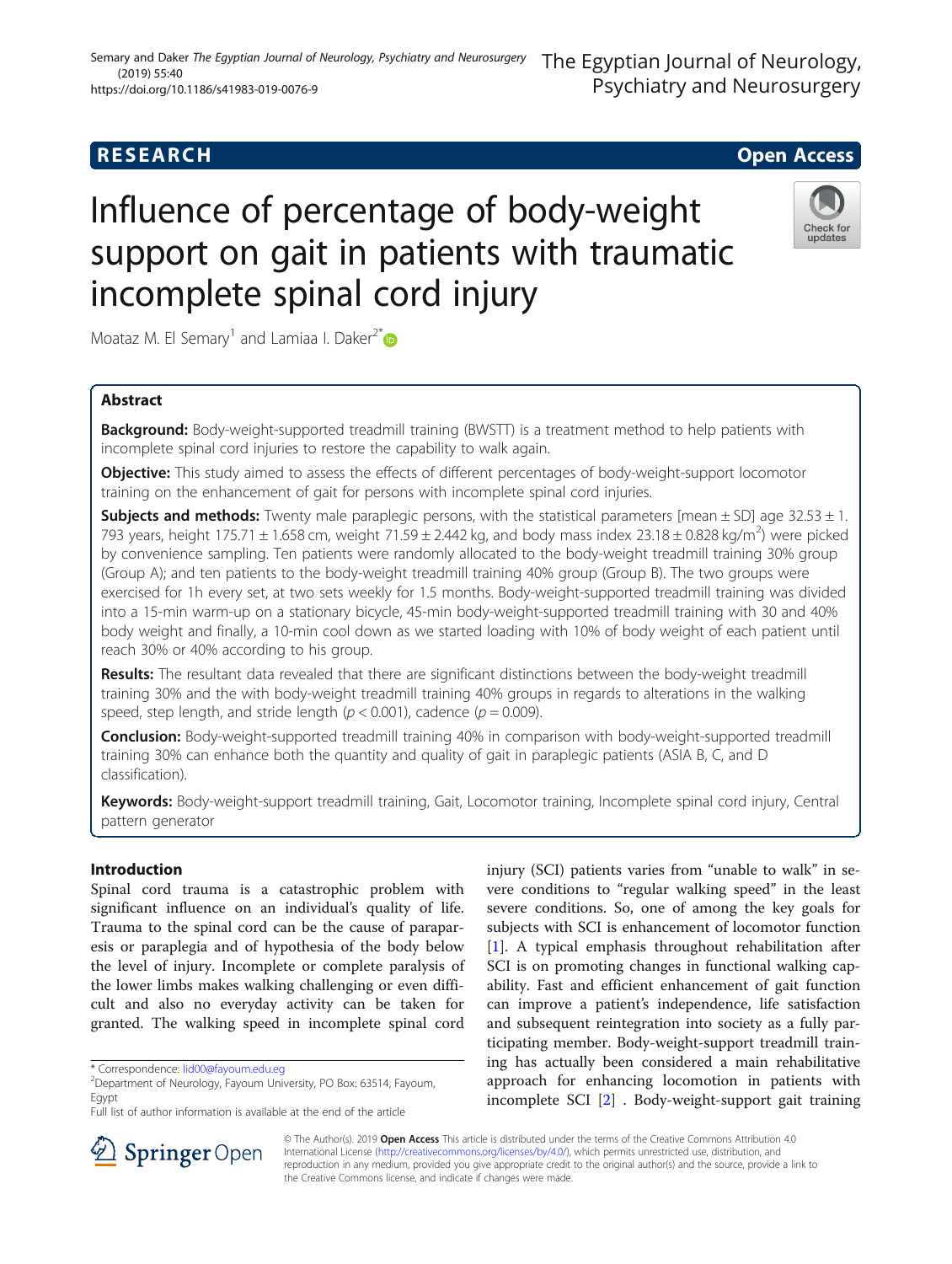can begin prior to participants being able to fully bear weight, before developing appropriate motor control, and as well as with better safety and less fear of falling. One of the body-weight-support strategies is body-

weight-support treadmill training. A significant problem of traditional body-weight-support treadmill training is the effort needed by therapists to direct the movements of a patient's legs. Therefore, robotic-assisted tools have been established over recent years to provide assistance and symmetrical walking in the gait-training process [\[3](#page-5-0)]. Subsequently, this randomized controlled trial was intended to evaluate the impacts of various percentages of body-weight-support locomotor training on the enhancement in gait for individuals with traumatic motor-incomplete SCIs.

# Patients and methods

## Study design

The study was designed as a quasi-experiment by using the two-group pre-test, post-test design between June 2017 and November 2018. The study was approved by the official Ethical Committee at the Faulty of Physical Therapy, Cairo University (No: P.T.REC/012/00916) and followed the Guidelines of the Declaration of Helsinki on the conduct of human research.

# Participants and randomization

Twenty male participants with traumatic motor-incomplete SCI of different ages were selected. The participants were referred from a neurologist with a diagnosis of traumatic incomplete spinal cord lesion. The participants were assigned randomly into two groups (A and B). Each group consists of ten patients. Randomization was performed by a blinded and an independent research assistant using computer-generated randomization cards saved in sealed envelopes. All subjects in both groups read and signed a written informed consent according to the guidelines established. Group A received a program of stepping on a treadmill with body-weight support (BWS) equal to 30% and Group B received a program of stepping on a treadmill with BWS of 40%.

This study was conducted on the patients with persistent spinal cord trauma of not less than 1 year preceding the beginning of their participation with an age range from 18 to 40 years. The participants had spinal cord damage at T9–T12 with an AIS (American Spinal Injury Association score) of B (preservation of sensory function not motor function below the neurologic level), C (preservation of motor function below the neurologic level and more than half the key muscles below the neurologic level have less than grade fair) or D (motor function is preserved below the neurologic level and more than half of the key muscles below the neurologic level have a muscle grade of fair or more strength). All the patients had the capacity to make no less than one stride with one leg and to rise up from sitting to remaining with, at most, moderate help (half exertion) of one other individual and consented to keep up the present daily schedule of drugs and activity levels while training.

All the patients included in the both groups were subjected to a full detailed history and a full clinical examination for exclusion of the following: patients with an AIS score of A which indicates complete SCI, significant cardio-respiratory/metabolic disorder or other neurologic or orthopedic damage that may restrain exercise participation or weaken the locomotion. The patients with history of peripheral neuropathy, neoplasia, degenerative myelopathy and congenital spinal cord anomalies or those with a history of botulinum toxin treatment to the lower limbs < 6 months before enrollment or size confinements for the harness/counterweight system were also excluded from the study.

## Assessment procedures

All the patients in the both groups underwent these testing procedures prior to and following the training while allowing the patients to self-select their preferred speed of walking. These are the most accurate reflection of individuals' actual everyday performance. All patients performed a test battery containing a long-bout (2-min) walking test and a short-bout (6 m) walking test. These two tests were performed within the same week. The BWS used for each group of patients was extracted using a ground reaction force equation from force platform (load-cells) for continual measurement of BWS and regulation of the amount of weight exerted on the patient's legs.

# Outcome measures

These following outcome parameters were assessed using the force platform or video camera optional after ending of the training sessions including walking speed, step length, stride length, cadence, and step width.

#### General training methods

All the subjects in both groups were educated about the training methods before starting the sessions. The locomotor training gave tactile prompts and phasic data related to ambulation. These prompts are basic to initiate stepping in humans after a SCI:

- 1) Stepping speeds roughly of typical walking speeds  $(0.75 - 1.25 \text{ m/s})$
- 2) Maximum reasonable load on stance limb
- 3) Upright with extended trunk and head. Approximation of normal hip, knee, and ankle kinematics for walking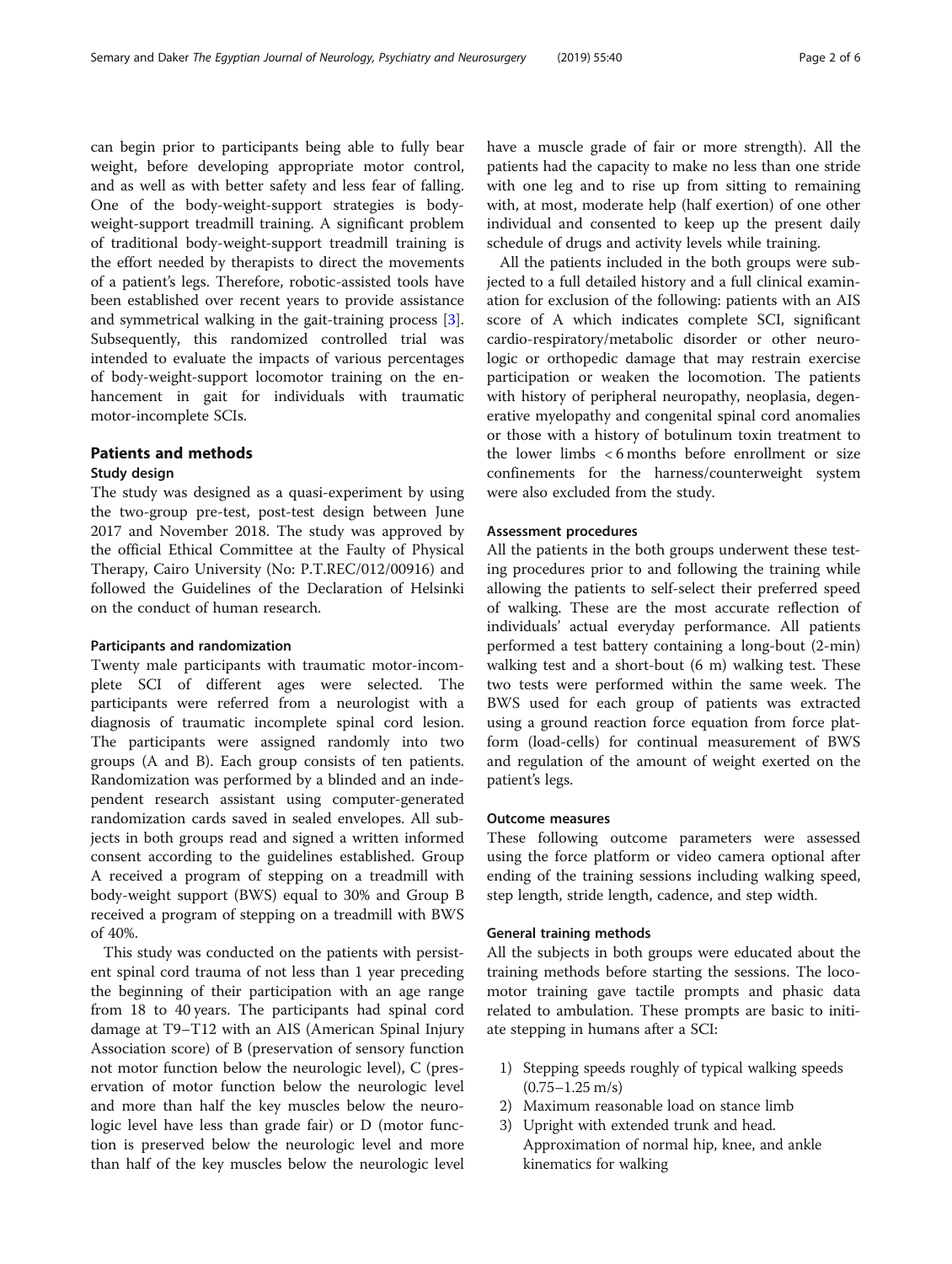- 4) Synchronize the incidence of the hip extension and unload of the limb with synchronous loading of the contralateral limb
- 5) Avoid upper limb weight-bearing and encourage reciprocal arm swing
- 6) Facilitate symmetrical interlimb coordination
- 7) Reduced sensory stimulation may strife with tactile data correlated to ambulation [[2\]](#page-5-0).

The subjects in both groups were allocated an hour of rehabilitation for each exercising day, with installation and bring down occupying a normal of 10 to 15 min of this designated duration. The patients were expected to manage 2 days per week for about a 1.5 months [\[4](#page-5-0)] .

Subjects were permitted to utilize the handrails for equilibrium as required. All patients appointed to the treadmill-based rehabilitation clusters were asked to walk at their greatest conceivable velocity.

#### Treatment methods

Toward the beginning of every set, velocity was increased to medium at which the stepping level started to debase. At that point, speed was decreased to the medium at which the step level is satisfactory and the patient was permitted to walk at this velocity. Following 1 to 2 min at this velocity, the patient was tested through increasing the treadmill velocity increments by 0.32 km/h (0.2 miles/h). When the patient had finished ten paces at this maximum velocity, the velocity was returned to the earlier medium level. When the patient recuperated from the quicker session, the velocity again was increased until the patient could finish 20 paces at the quicker velocity. This arrangement proceeded until the patient was comfortable with the recent increase to a greater velocity. The velocity was increased as such until the point that a speed was reached at which other increments were related with a debasement of pace level.

Group A (step training on a treadmill with BWS rise to 30%):

Patients in the treadmill cluster were given help with pacing depend on the rules prescribed by Behrman and Harkema [\[6](#page-5-0)]. Actually, that a subject could not freely adjust or keep up their complete weight of body support during stepping and achieving proper leg kinematics, a weight of body load  $(BWS = 30%)$  was utilized with an end goal to give a protected and viable condition for ambulation. A medical harness worn by the patient and associated with an overhead-motorized load over the treadmill supplied the support. The quality of the weight load was acclimatized to expand dual leg support with no knee clasping in the stance. On the off-chance that the patient, during step rehabilitation with our modality, might not produce the proper leg and torso kinematics related to ambulation, hand help was given. Flexible lateral backings connected corner to corner to the patient and to the lateral bars for equilibrium were vital but still permitted upper limb swing. Each patient was urged to swing their upper limb equally with their legs [\[5](#page-5-0)].

To start ambulating on the treadmill, the patients remain with their legs in a site reenacting a stride, with one leg in extension close to the mid-stance phase of the step cycle and loading most weight. As the velocity of the treadmill increments plus conveys the leg behind to a place of final stance, the patient moves their weight along the side and in front to the contralateral lower limb because it achieved the first contact. Along these lines, the weight will be expected to rapidly exchange to the front leg, and the behind leg can then start to swing  $[6]$  $[6]$ .

Position of the leg on the treadmill was observed and helped if important. Proper imitation of foot motion via all phases of walking was cardinal in eliciting stepping on the treadmill. An ideal stepping design is to be accomplished when it is spatially and temporally planned and most resemble normal walking. The duration of step training sessions was controlled by (1) patient asthenia, (2) joint kinematics support lined up with ambulation, and (3) appropriate weight shift and leg supporting patterns through the feet.

Group B (step training on a treadmill with BWS squares of 40%):

the same procedures were used with Group A of participants were of Group B with the difference that the  $(BWS = 40\%).$ 

#### Statistical analysis

Information was investigated utilizing IBM Statistical Package for the Social Sciences (SPSS) Advanced Statistics version 22.0 (SPSS Inc., Chicago, IL, USA). All values are displayed as mean ± standard deviation (SD). All evaluation factors were examined for normality of distribution (Shapiro-Wilks test). An independent  $t$  test was utilized to contrast the measure of variations in the BWSTT 30% and BWSTT 40% groups following 1.5 months. A  $p$  value of less than 0.05 was considered significant [[7\]](#page-5-0).

# Results

The results were based on the observations of the patients with incomplete SCI in Group A and Group B. Table [1](#page-3-0) presents the results after 6 weeks of body-weight-supported treadmill training (BWSTT) in line with the two unique protocols (30% versus 40% of BWS). The resultant data revealed that there were highly significant distinctions among the two groups regarding the changes of walking speed (23.84% vs. 89.36%, respectively,  $p = 0.001$ ) after 6 weeks of treatment. The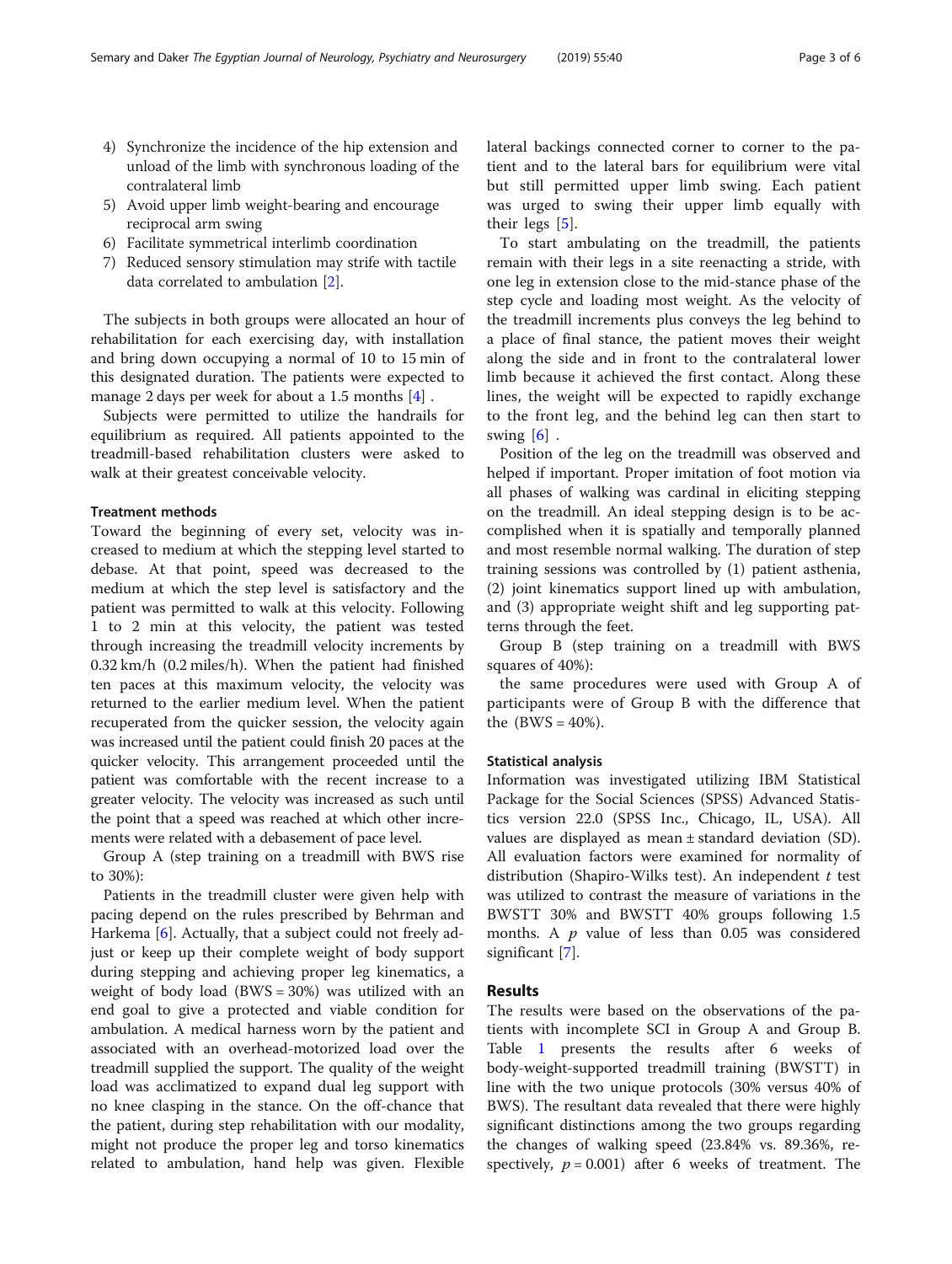| Parameters          | Group         | Mean $\pm$ SD       |                     | р          |
|---------------------|---------------|---------------------|---------------------|------------|
|                     |               | Pre-test            | Post-test           | value      |
| Walking speed (m/s) | A (BWSTT 30%) | $1.51 \pm 0.25$     | $1.87 \pm 0.26$     | $0.001**$  |
|                     | B (BWSTT 40%) | $0.94 \pm 0.25$     | $1.78 \pm 0.24$     |            |
| Step length (m)     | A (BWSTT 30%) | $0.556 \pm 0.019$   | $0.561 \pm 0.031$   | $0.001***$ |
|                     | B (BWSTT 40%) | $0.5916 \pm 0.0244$ | $0.6941 \pm 0.0206$ |            |
| Stride length (m)   | A (BWSTT 30%) | $0.627 \pm 0.261$   | $0.713 \pm 0.259$   | $0.001***$ |
|                     | B (BWSTT 40%) | $0.637 \pm 0.156$   | $0.967 \pm 0.244$   |            |
| Cadence (steps/min) | A (BWSTT 30%) | $89.42 \pm 8.57$    | $93.61 \pm 8.26$    | $0.009*$   |
|                     | B (BWSTT 40%) | $93.33 \pm 7.67$    | $108.33 \pm 8.96$   |            |
| Step width (m)      | A (BWSTT 30%) | $0.11 \pm 0.0244$   | $0.10 \pm 0.0199$   | 0.114      |
|                     | B (BWSTT 40%) | $0.11 \pm 0.0275$   | $0.11 \pm 0.0239$   |            |

<span id="page-3-0"></span>Table 1 The comparability of statistical changes pre-test and post-test in the outcome parameters pre and post 6 weeks of rehabilitation

Data indicated as mean ± standard deviation (SD)

 $m/s$  meter per second, m meter, and cadence explained steps per min. BWSTT body-weight-support treadmill training

\*Significant at  $p < 0.01$ 

\*\*highly significant difference

resultant data declared that there were significant distinctions among the two groups with respect to alterations of step length  $(0.89\% \text{ vs. } 17.23\%, p = 0.001)$ . A comparison of the alterations in the results recommended that there was better enhancement in stride length (13.66% vs. 51.81%,  $p = 0.001$ ) and no significant difference in step width between the two groups. Finally, there is significant difference in cadence results (4.69% vs. 16.07%,  $p = 0.009$ ).

# Discussion

BWSTT conditions are currently established by physiotherapists based on what looks right and allows the subjects be involved in the exercises. This kind of subjective determination leads to the use of a variety of treadmill speeds and levels of BWS during the intervention for persons with SCI. The amount of BWS examined in this study falls within the range of conditions used at rehabilitation centers across the country. The strength of BWSTT therapy for SCI, its capability to provide the patient with the forces and motions associated with walking. This study aimed to determine how kinematic and temporal gait patterns are affected by BWS. The results of this study can assist therapists to make more enlightened decisions think about the treadmill velocity and amounts of body weight load during BWSTT for SCIs patients.

We inspected the two various types of body-weightload treadmill training (30% in comparison with 40%) on gait work of persons with paraplegia. This examination is the prime way of observing the after effects of 6 weeks of body-weight-support treadmill training either with 30% or 40% on gait functions of subjects with incomplete SCI. There are many discharged distributed

examinations and audits in the literature portraying the consequence of BWSTT on individuals with different types of SCI contrasting with customary exercise training. Utilizing customary BWSTT has been illustrated to recuperate the capability of walking following SCI [\[8\]](#page-5-0). A few examinations likewise uncovered that BWSTT can be an approach that will not just enhance the amount and nature of walking but can likewise cause incremental musculoskeletal changes; for example, bone and bulk, and also modify osteoporosis [[9](#page-5-0), [10\]](#page-5-0). Doubtlessly, BWSTT can trigger and prepare central pattern generators (CPGs) within the spinal cord  $[11]$  $[11]$  and be mindful to haveing a rhythmic, alternating hind-limb stepping pattern. CPGs can stimulate the afferents appropriately according to the external needs, as there is a lack of utilization of afferent inputs after SCI. Several researches have stated the beneficial effects of BWSTT on the function of incomplete SCI as it might help in recovering mobility function with locomotor training [[12\]](#page-5-0).

The essential finding of the current work was that 6 weeks of directed BWSTT created critical restorative outcomes on quality and speed of walking. The outcomes strengthened the theory of our present examination that BWSTT would lead to an enhanced recovery. It was noticeable that no research has contrasted these impacts previously in the literature. The momentum discoveries appear to be unfaltering with other studies, which discovered that BWSTT was desirable over other training cures [\[13](#page-5-0)].

The walking training permits people with SCI and independently employed gait capability to attempt gait training. Besides, Hicks and colleagues (2005) showed that the Laufband fix is further developed than customary recovery programs of gait without assistance from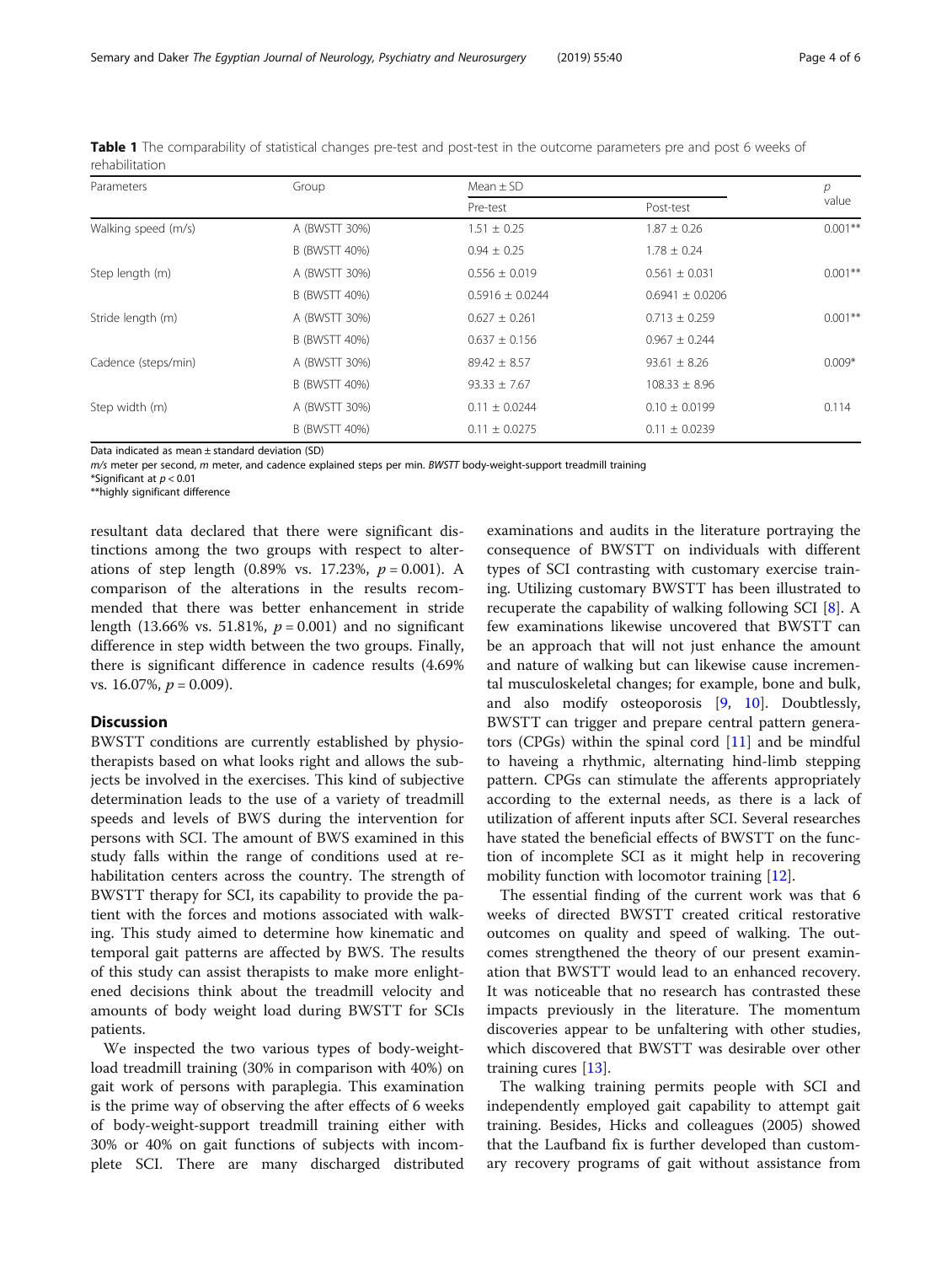others [\[14](#page-5-0)]. Moreover, Hicks and colleagues (2005) affirmed that BWSTT is a powerful treatment to recoup walking capability and the vast majority of these enhancements held for around 8 months following training [[15\]](#page-5-0). Different examinations likewise recommended that BWSTT is a robust treatment to recoup gait capability in clients with SCI [[16,](#page-5-0) [17\]](#page-5-0). Additionally, Behrman and Harkema (2000) discovered that weight-support training on SCI (ASIA C, D) has added to enhancement in gait acceleration [\[18](#page-5-0)]. In previous research, Protas and colleagues (2001) mentioned that loaded-machine gait rehabilitation upgraded walking in persons with incomplete SCI. The use of 40% of weight support was fortified in this present research [[19](#page-5-0)].

Field-Fote and colleagues (2005) demonstrated that ambulation reclamation capacity would rely upon training strategy. They found that persons with SCI profited the most from locomotor training [[20](#page-5-0)]. Contrasting BWSTT with a physical therapy program, Lucareli and colleagues (2011) pronounced that body-loaded exercising was far better than a customary physical therapy program on boosting the quality and amount of walking among individuals with incomplete SCI [\[21\]](#page-5-0). Even though the advantages were comparable, the members experienced distinct degrees of damage (ASIA B, C).

The outcomes in this study show that ambulation-acceleration decrement within BWSTT was better than a land-based remedy after 3 months of exercising. A couple of these dissimilarities are foreseen to affect duration and affected level of subjects [\[22](#page-5-0)]. Likewise, in another examination, Dobkin and colleagues (2007) delineated that consequent 3 months of BWSTT in comparison to land-based rehabilitation, there are the same consequences concerning gait speed and LEMS evaluations [[23](#page-5-0)]. Besides, Field-Fote and Roach (2011) proved that there is similarity among body-support locomotion and landed treatment management seeking after 12 weeks of training in subjects with SCI (ASIA C, D) [[24\]](#page-5-0). The disparity in consequences might be relied upon to produce refinements in treatment quality, quantity of sets per week, patient age, and segmental damage.

The ambulation approach with a weight bolster expanded walking steadiness by creating an increase in step length, bringing down the duration stance phase and expanding the swing. This approach likewise progressed after being executed by a person by means of expanded speed, cadence, distance covered and duration of the gait cycle. These outcomes demonstrate similarity to those found by different specialists who affirmed that there have been enhancements in autonomy and walking ability, in addition to boosts in gait speed [\[25](#page-5-0)].

Expanded hip extension enhances the step length; however different variables could likewise meddle: more noteworthy extension and consequent decrease measure of knee flexion at initial contact, enhancement of hip flexion, increased pelvic rotation, and enhancement of muscle strength and damping of spasticity [\[26](#page-5-0)]. In spite of the way that all the angular parameters may meddle with step length, absolutely that the restoration with weight load rise the sufficiency of hip extension and rise the step length.

This study found that increasing levels of BWS change the kinematics and temporal patterns significantly. It is important to ascertain that differences in lower-extremity kinematics and temporal patterns do exist with changing treadmill speed and BWS.

The change observed in study Group B may be due to stepping practice via treadmill practicing which enforces and stabilizes the neural network affected in producing this pattern and increases the specific postural control mechanism needed to maintain the balance when transferring the weight from one leg to the other. So, the treadmill, as an example of stepping practice, facilitates and strengthens the neural connections that arise from the coupling of the multimodal sensory input generated [28].

Established from the results of this study, the influence of treadmill speed and BWS does not seem to have the same impact on temporal patterns. Further work is needed to determine the underlying biomechanical mechanisms in charge of changing joint kinematics. This study and the future work to be performed should shed light regarding which training parameters could provide patients with kinematics and kinetics that will be beneficial to successful recovery of walking over ground.

#### Limitations

The relatively small sample size is the major limitation in our study that has to be recognized. The inability of the researchers to be blinded to the study strategies in the two study groups could have been an additional limitation of the present study.

#### Conclusion

In conclusion, body-weight-supported treadmill training 40% in comparison with body-weight-supported treadmill training 30% can enhance the quantity and quality of gait in paraplegic patients .

#### Abbreviations

ASIA: American Spinal Injury Association; BWS: Body-weight support; BWST: Body-weight support; BWSTT: Body-weight-support treadmill training; SCI: Spinal cord injury; SPSS: Statistical Package for the Social Sciences

#### Acknowledgements

Not applicable.

#### Funding

No funding resources were declared for this research.